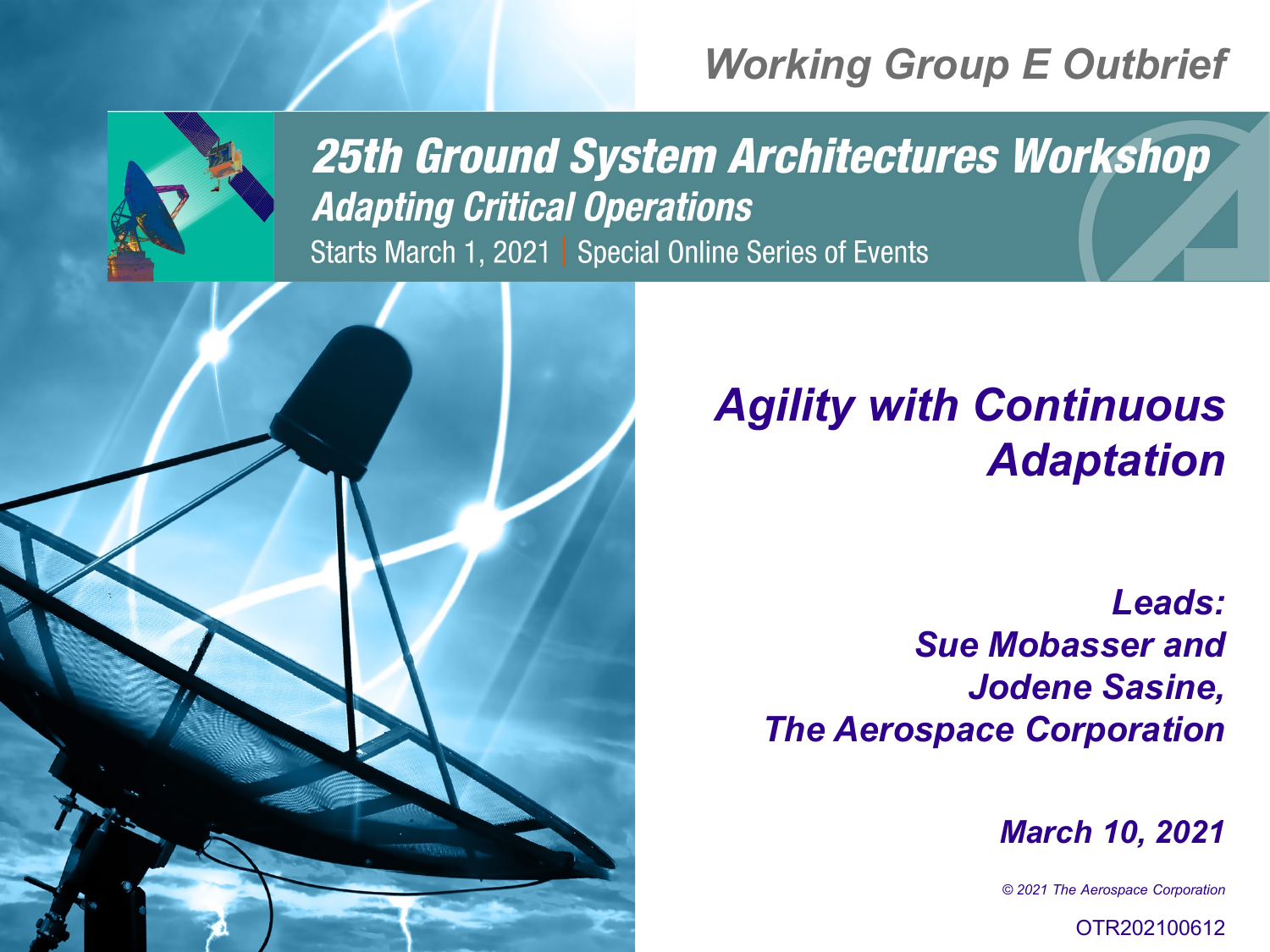

### *Session Goals*

- Discuss adaptation of Agile concepts to the Ground System Acquisition lifecycle
- Discussion Topics
	- *Agile Acquisition Policy and Guidance*
	- *Adapting to Face-to-Face Collaboration Remotely*
	- *Continuous Delivery through Smarter Software Factory*
		- DevSecOps, Tools and Infrastructure
		- Continuous Authority to Operate (cATO)
	- *Agile V&V, Quality Assurance*
	- *Incorporating Digital Engineering (DE) Concepts into Agile Programs*
		- Model-Based Software Engineering (MBSE)
- Share Agile adoption experiences and learn from others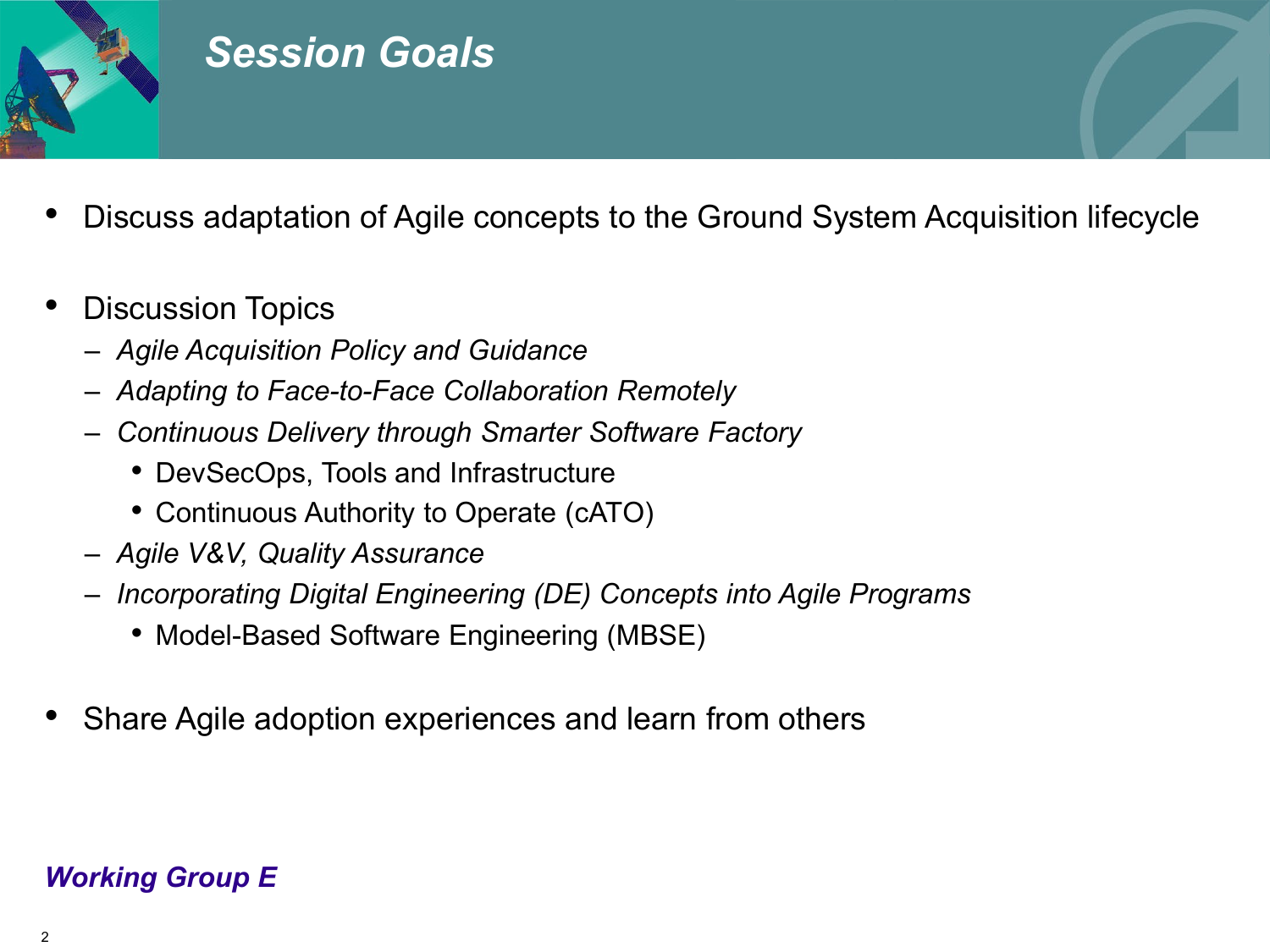

### *Presenters/Panelists*

- Dr. Supannika Mobasser, The Aerospace Corporation
- Jodene Sasine, The Aerospace Corporation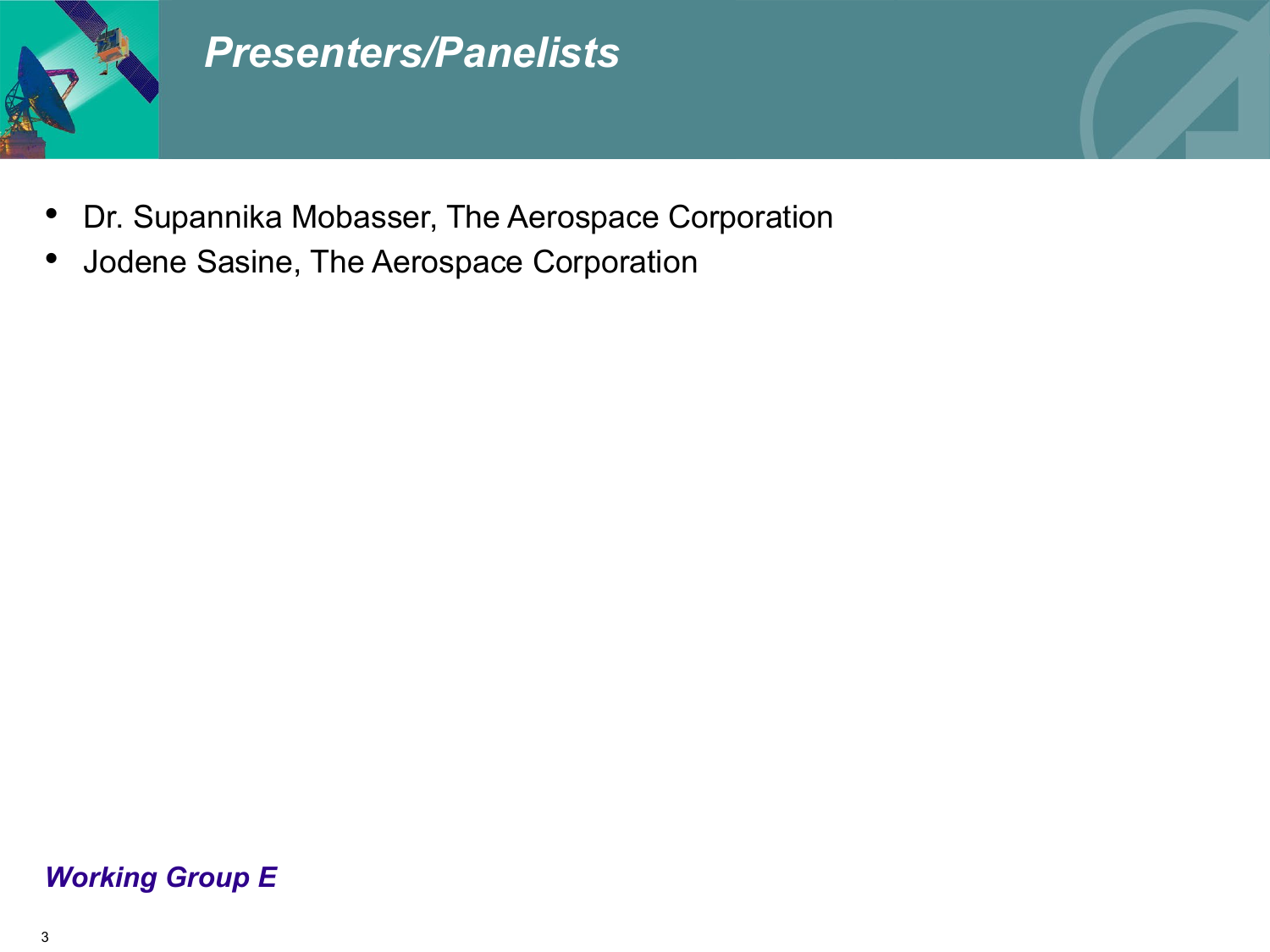

*Key Points Pain Points & Expectations*

- Pain Points
	- *Still see resistance to Agile. Some people are still skeptical. We have to "educate" and make newcomers more comfortable with the switch to Agile.*
	- *Pain: Many people think Agile means "no process" so they can go rogue if you are not paying attention. Unfortunately, many WANT agile to be no process so they push for it.*
	- *How to trust and verify in an agile environment.*
- Working Group Expectations
	- *Address Agile Application to SmallSat Proliferated space, quicker, faster, cheaper?*
	- *Agile interest - System design for an effective agile approach.*
	- *How to do agile in a less-agile environment.*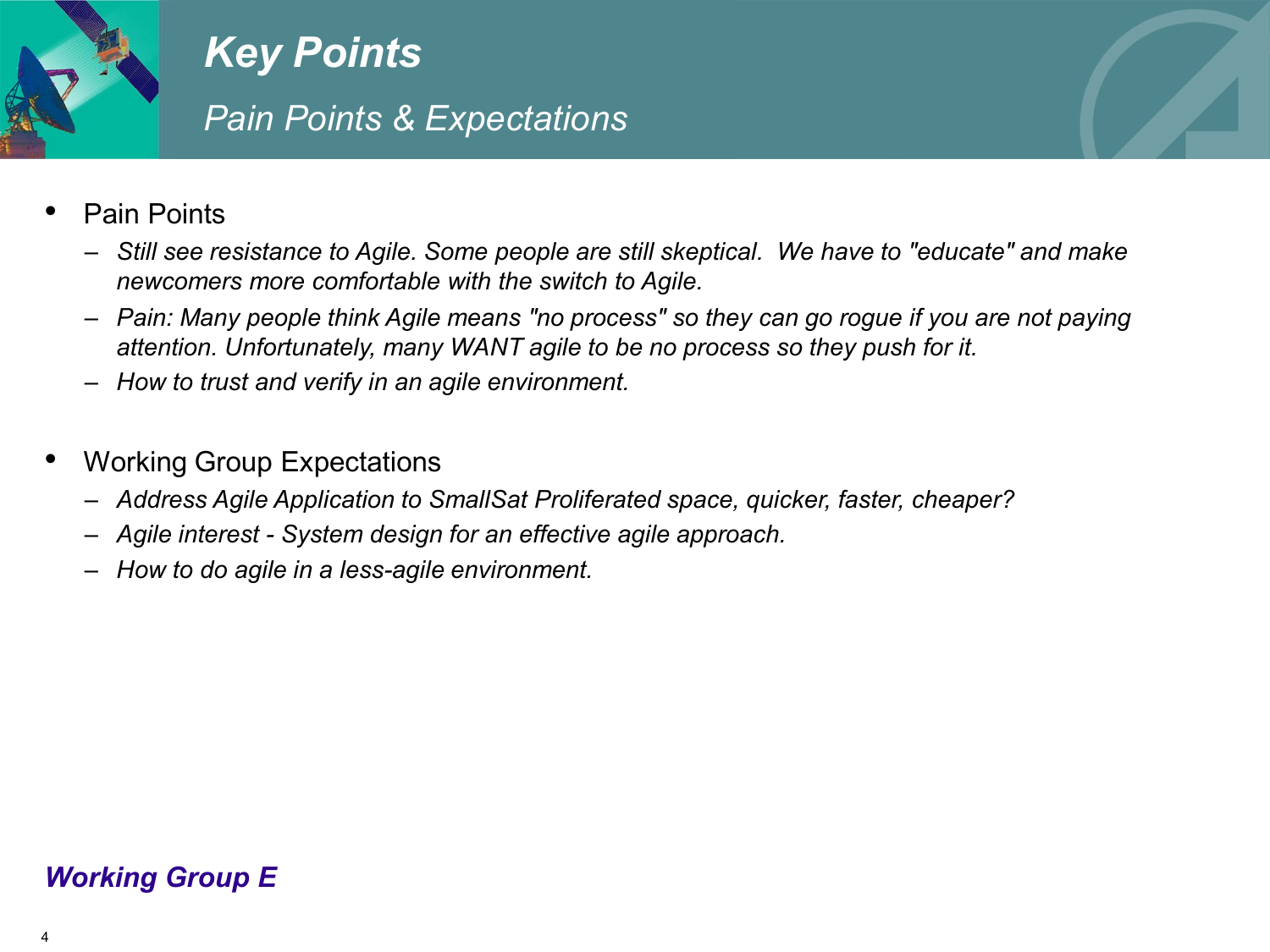

*Agile Acquisition Policy and Guidance*

- Lessons Learned
	- *Don't give the contractor too much leeway to set when new features will be added, else it may be a LONG time*
	- *Using SOO (Statement of Objectives) or Statement of Capabilities instead of requirements*
	- *Long time contactors expect detailed requirements and are having trouble with just being provided capabilities to propose/design to.*
	- *Incorporating agile does not mean absence of Systems Engineering*
		- Using Architectural Runway or Product Roadmap to plan your work
	- *Be careful of templates. Sometimes those templates invite the old guard to continue doing things the old way.*
	- *Tailor CDRLs (what & when & how to deliver) to support Agile program*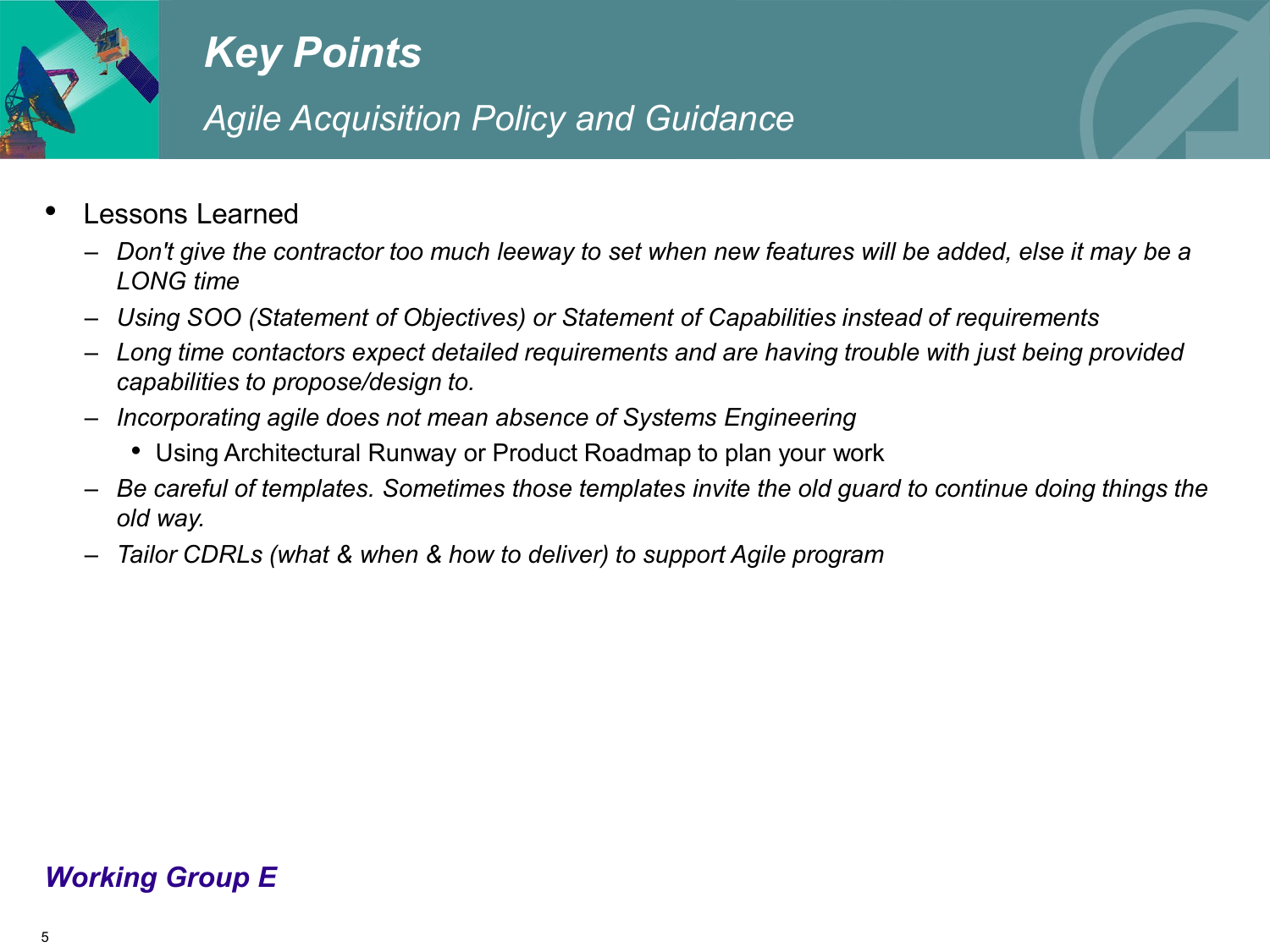

*Agile Acquisition Policy and Guidance (cont.)*

- Lessons Learned (cont.)
	- *Make sure you have full and complete transparency with contractor - this includes being invited to sprint planning mtgs, sprint and increment reviews, and ESPECIALLY access to burndown/burnup charts to track progress. Also - Make sure you ask for many different s/w metrics from their s/w quality staff to track # escapes, defect densities, KSLOC counts ,etc.*
	- *It's a huge organizational change for customers as well. If they aren't fully bought into agile, it's almost untenable.*
	- *Make sure your sprint planning meetings really ARE planning meetings. Some of ours were basically contractor brag sessions. (This is the same contractor that deferred new features...kicked that can WAY down the road.)*
	- *Re: metrics. They are frequently collected but not acted upon. How do you ensure they are incorporated into Agile?*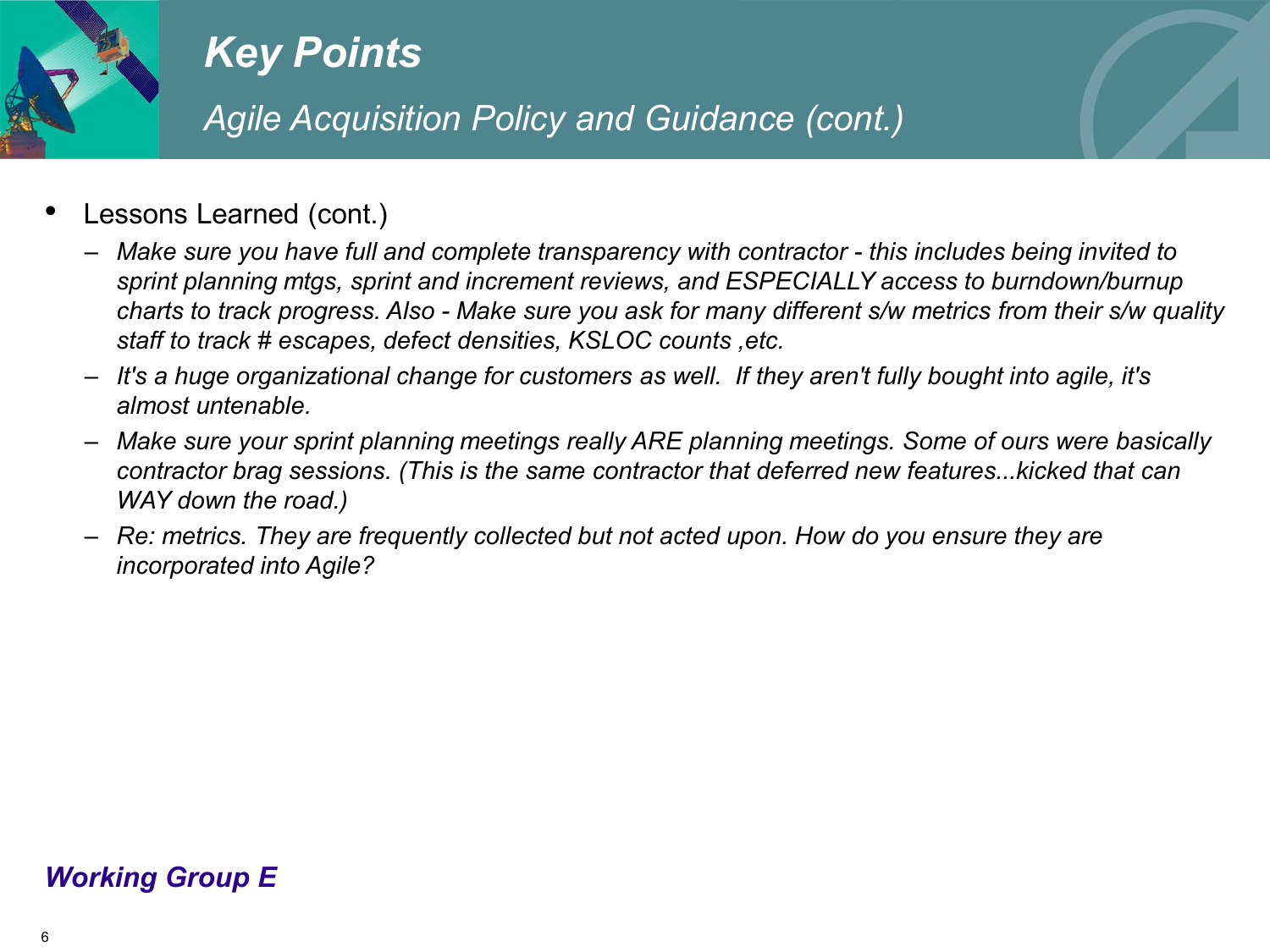

*Face-to-Face Collaboration Remotely Techniques*

- Lessons Learned
	- *Use the right tools*
	- *Need team building activities*
	- *Use slack for cross-organization chat*
	- *Have attendees with camera's on so that they will be more attentive*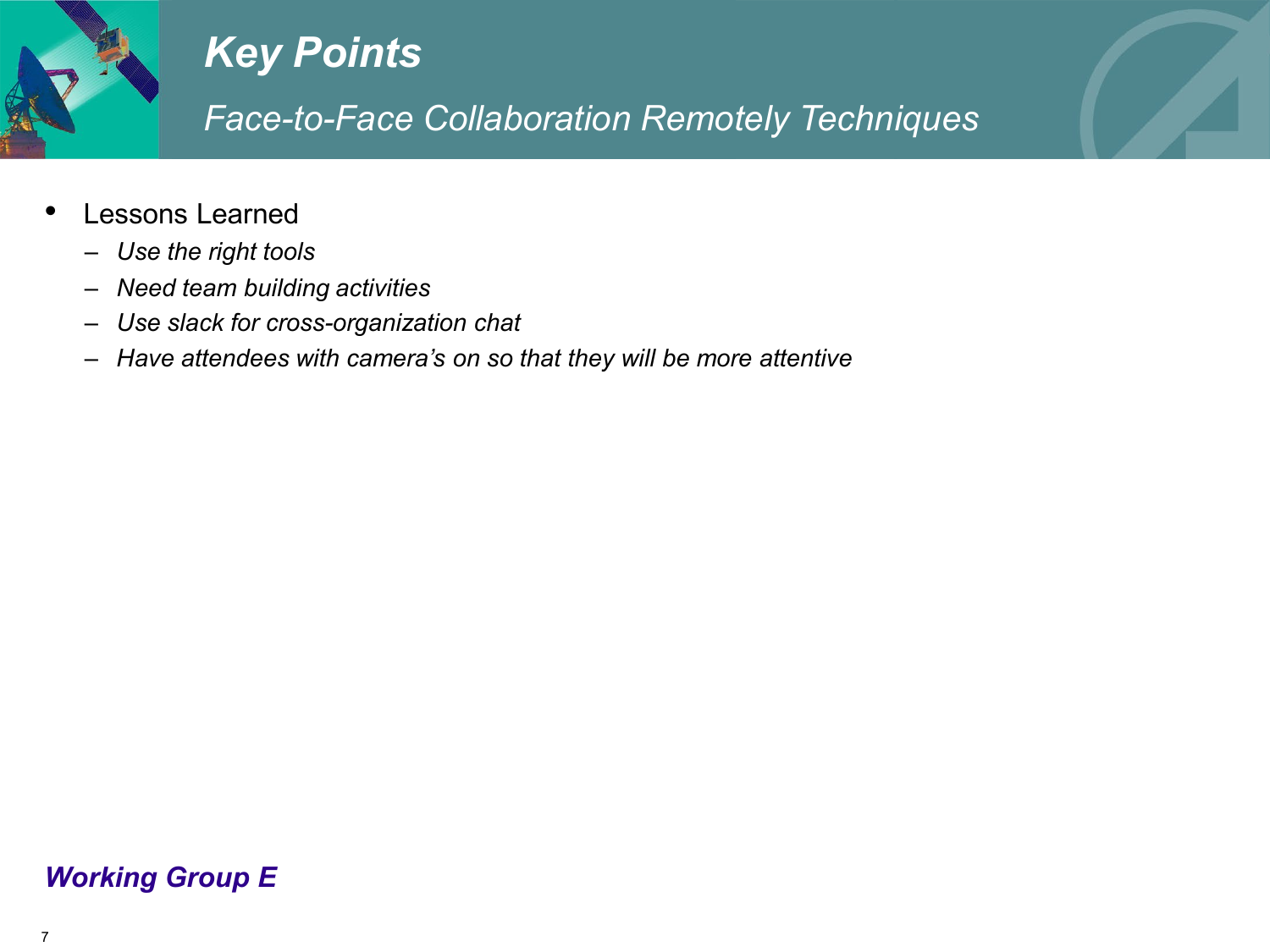

*Continuous Delivery through Smarter Software Factory*

- DevSecOps Lessons Learned
	- *Need to educate people, so that we have common / correct understanding*
	- *Must think web- and microservices with lots of messaging, AND GIT repositories, AND containerization (with orchestration (think Kubernetes)) AND automation EVERYWHERE as much as possible. And also CI/CD pipelines.*
	- *Different variants of CloudOne and PlatformOne (or equivalent) can be adopted, which can and has led to competing subcultures within same large program.*
- *Continuous Authority to Operate (cATO) Lessons Learned*
	- *Collaborate with AO upfront, on features/capabilities release, so approval process can be faster*
	- *Extremely difficult to get to cATO; every generic change needs to be reviewed and approved by each mission before deployment; want to get to the point where the generic change is verified once and then deployed across all missions*
- Concerns with doing cATO?
	- *Getting an initial ATO is a major chore- getting continuous ATO will be nightmare unless ATO process is modified . It will require huge manpower also*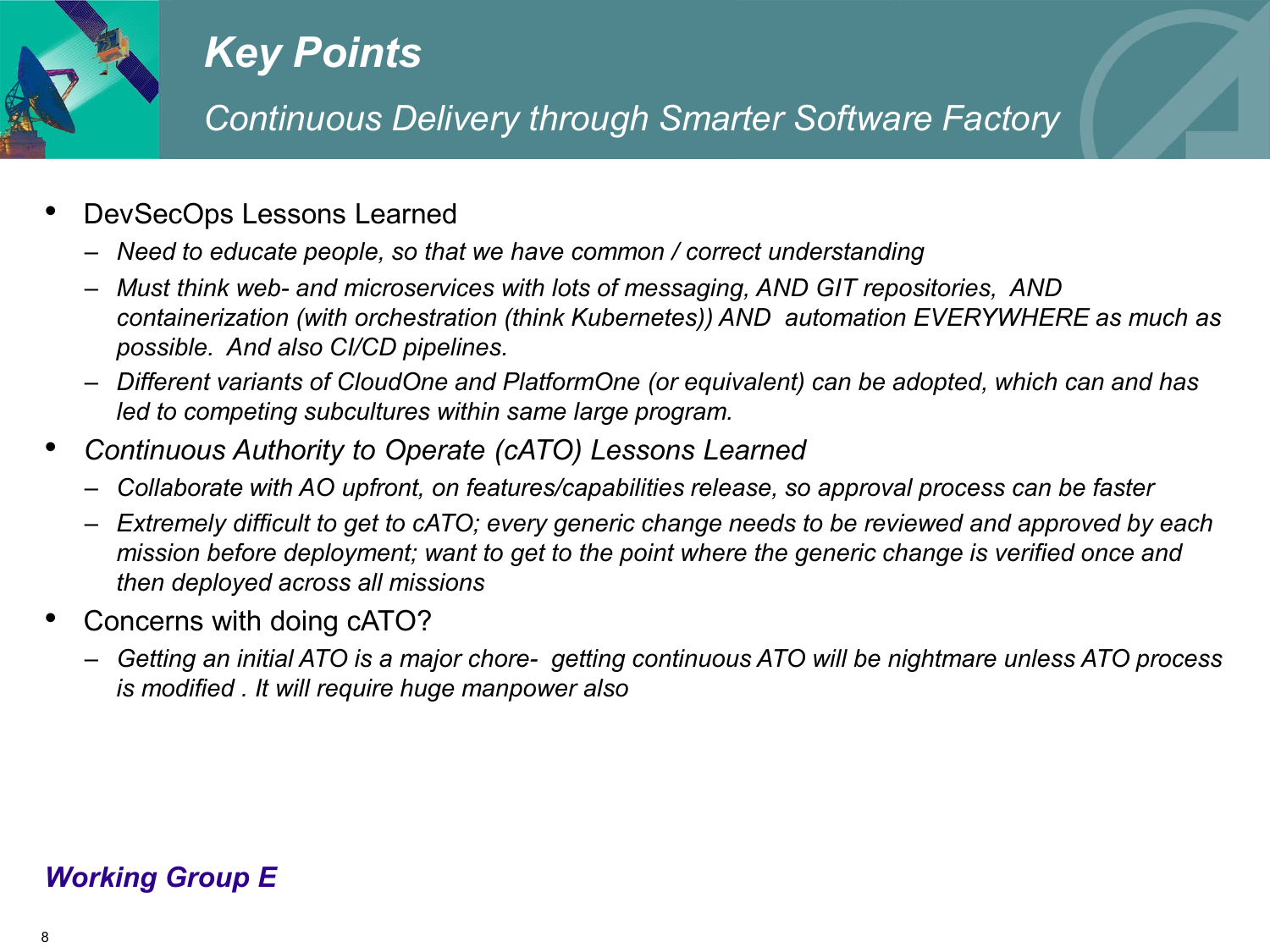

*Agile Verification and Validation (V&V)*

- Alternative V&V approaches for Agile
	- *Integrated V&V (not independent)* 
		- V&V team is part of the Agile team
	- *Staggered V&V Sprints*
		- V&V team is running one Sprint behind to certify / evaluate the incrementally developed products
	- *Kanban*
		- No timebox, continuous flow of works; support varying sizes of tasks
	- *V&V-Driven-Development* 
		- Develop metrics, threshold, or run test scripts to establish baseline, then incorporate continuous monitoring
	- *V&V Escrow* 
		- Provide continuous oversight and performs periodic (quarterly) code inspection
	- *V&V in DevSecOps*
		- Automate the evaluation as much as possible to support continuous delivery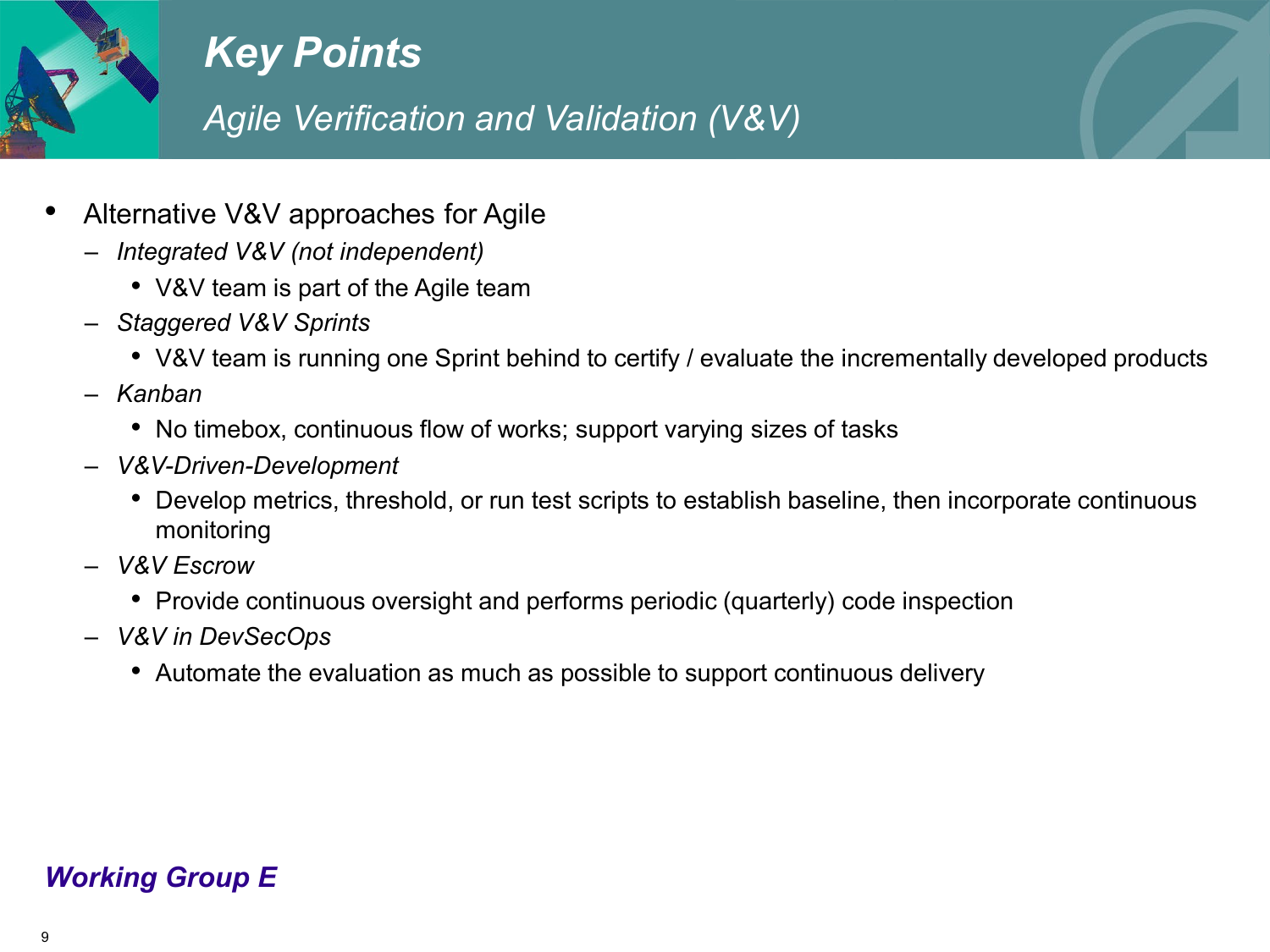

*Incorporating DE Concepts into Agile Programs*

- Model-Based Software Engineering (MBSE) Discussion
	- *I've seen a lot of UML modeling integrated into agile programs, but modeling using MBSE and SysML seems to be more slowly understood and adopted, maybe because it more abstract. Fullblown Digital Engineering is even more "abstract" and slow to be understood and implemented.* 
		- Just via the usage of activity diagrams, use case diagrams, state diagrams, etc.
	- *Someone presented a virtual store concept the other day. Same was presented for MBSE. I have never been able to browse/shop for an architecture product to use in my planning.*
	- *MBSE seems to provide strict/rigid modeling, which could be conflicting with agile that emphasizes flexibility. If too detailed, it became constraints. Need to stop at the level that does not change frequently.*
	- *Models are surely more "visual" and helpful to non-technical customers/execs, etc., but they are also more abstract (or esoteric?) since there are so many different types of models.*